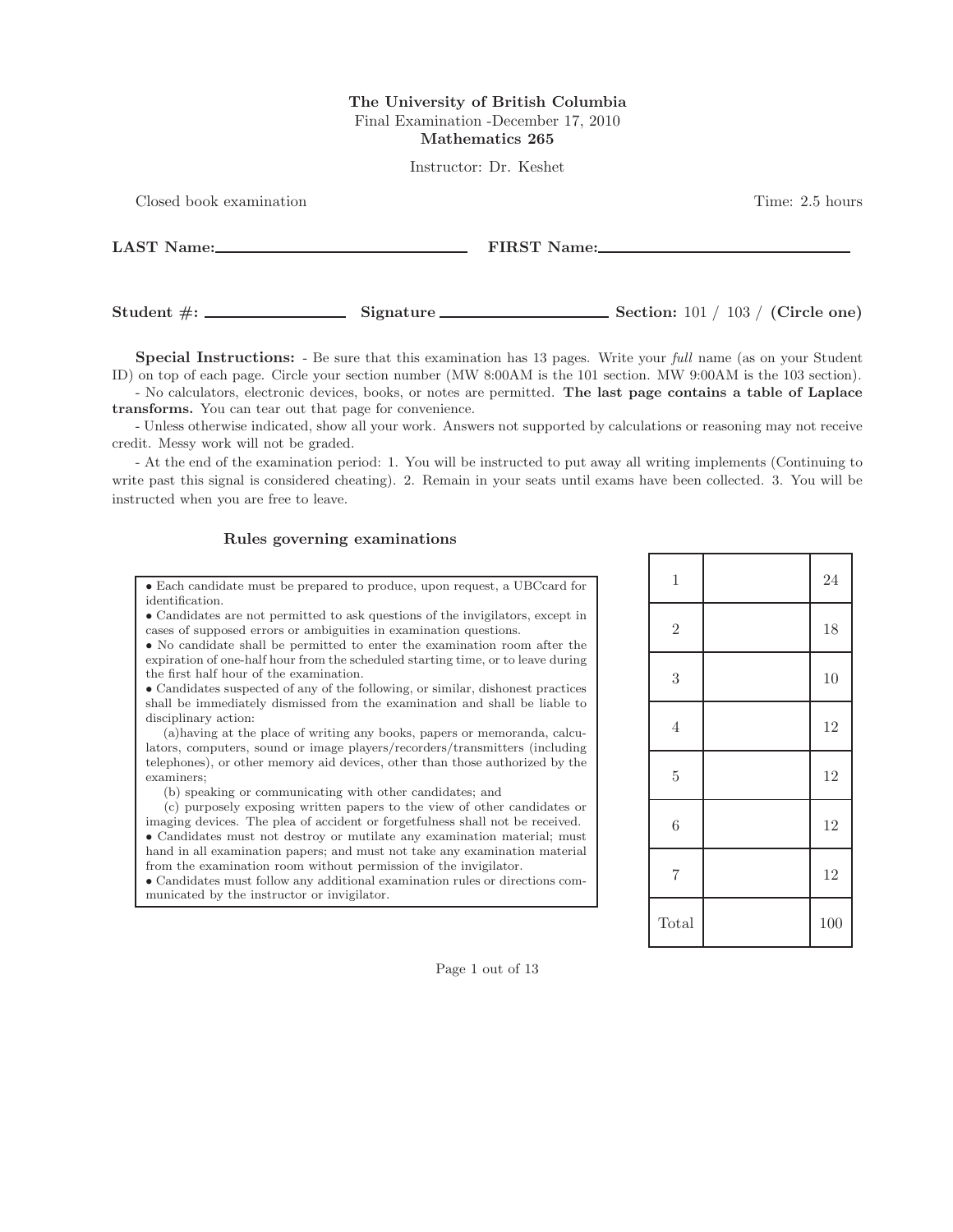### Problem 1: Multiple Choice Questions: Circle ONE correct answer (a, b, c, d, or e). There is no partial credit in this question.

1: Consider the (discontinuous) function described by

$$
f(t) = \begin{cases} 0 & t < 1 \\ -(2t+1) & 1 \le t \le 2 \\ t^2 & 2 < t \le 4 \\ 0 & 4 < t \end{cases}
$$

This function can be written in terms of step functions as follows:

(a) 
$$
f(t) = -(u_1(t) + u_2(t))(2t + 1) + (u_2(t) + u_4(t))t^2
$$
  
\n(b)  $f(t) = -(2t + 1)u_1(t) + (t + 1)^2u_2(t) - t^2u_4(t)$   
\n(c)  $f(t) = -(2t + 1)u_1(t) + t^2u_2(t)$   
\n(d)  $f(t) = (2t + 1)u_2(t) + t^2u_4(t)$ 

(e)  $f(t) = -(2t+1)u_2(t) - t^2u_4(t)$ 

2: Suppose that two solutions of a differential equation  $y'' + p(t)y' + q(t)y = 0$  are  $y_1(t) = t^2 - 2t + 1$  and  $y_2 = t - 1$ . Then the Wronskian of these solutions, W is

(a)  $W = -(t-1)^2$ (b)  $W = 3t^2 - 6t + 3$ (c)  $W = (t-1)(2t-3)$ (d)  $W = -t^2 + 6t - 1$ (e)  $W = (t-1)^3$ 

3: To solve the ODE  $y'' - y' - 2y = t + te^{-t}$ , the form of the particular solution that is needed is

(a) 
$$
y_p(t) = At + Bte^{-t}
$$
  
\n(b)  $y_p(t) = At + B + Cte^{-t}$   
\n(c)  $y_p(t) = At + B + (Ct + D)e^{-t}$   
\n(d)  $y_p(t) = At + B + t(Ct + D)e^{-t}$   
\n(e)  $y_p(t) = At^2 + t^2(Ct + D)e^{-t}$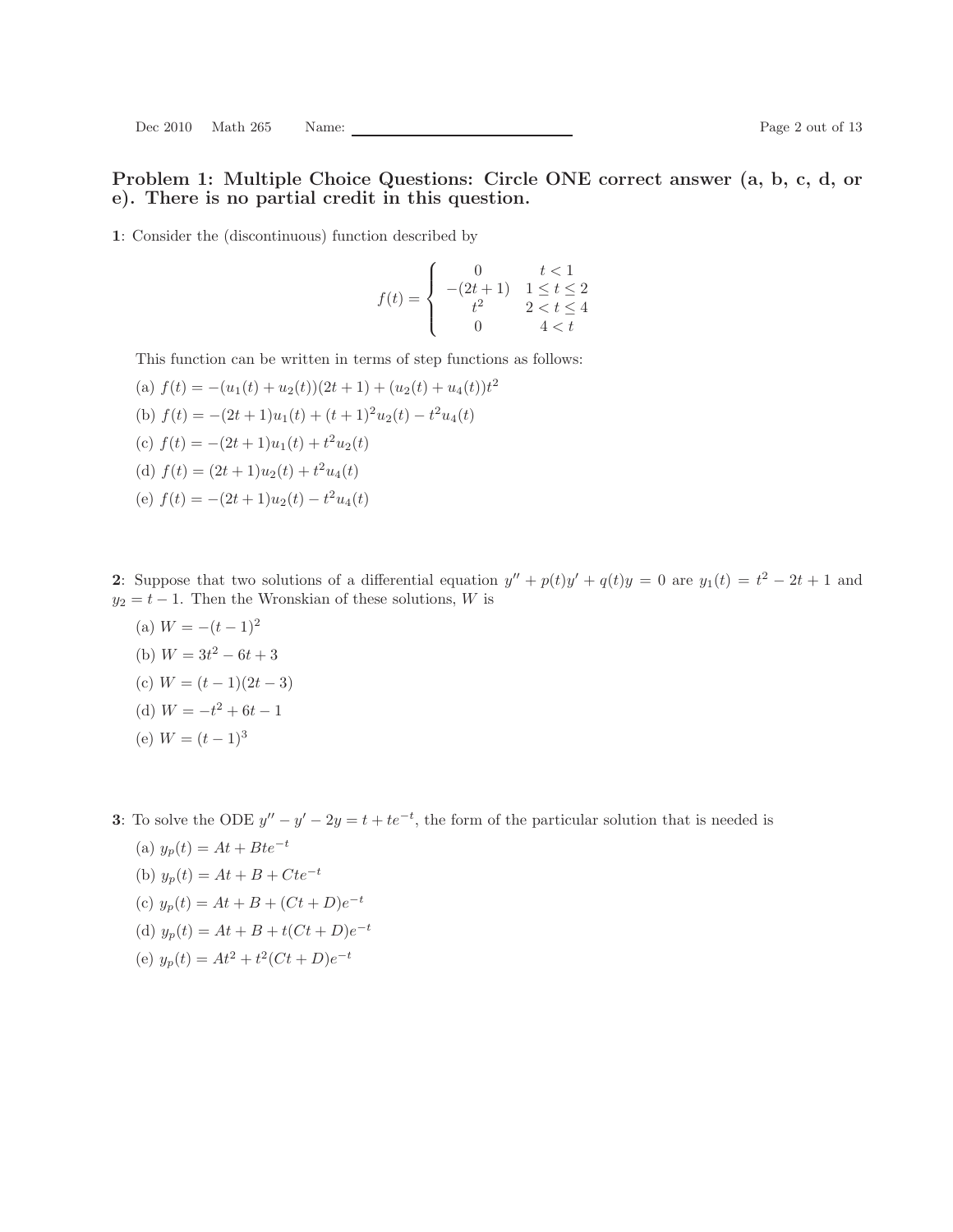4: Suppose that the current  $I(t)$  in an LRC circuit that satisfies the ODE

$$
L\frac{d^2I}{dt^2} + R\frac{dI}{dt} + \frac{1}{C}I = f(t) = 4\cos(\omega_d t).
$$

Suppose that the inductance is  $L = 10$ , the capacitance is  $C = 0.1$ . The circuit is tested with various resistors and input functions  $f(t)$  of several different driving frequencies  $\omega_d$ . For which of the following settings would this circuit produce oscillations with the greatest amplitude?

(a) 
$$
R = 20, \omega_d = 2
$$
 (b)  $R = 10, \omega_d = \sqrt{32}$  (c)  $R = 1, \omega_d = 2$  (d)  $R = 0.1, \omega_d = 11$  (e)  $R = 0.1, \omega_d = 1.1$ 

**5**: Which of the following functions is the inverse Laplace transform of  $F(s) = \frac{e^{-2s}}{2}$  $\frac{c}{s^2+4}$ ?

(a)  $\mathcal{L}^{-1}{F(s)} = \frac{1}{2}$  $\frac{1}{2}u_2(t)\sin(2t-4)$ (b)  $\mathcal{L}^{-1}{F(s)} = \frac{1}{4}$  $\frac{1}{4}u_2(t)\sin(2t-4)$ 

(c) 
$$
\mathcal{L}^{-1}{F(s)} = \frac{1}{2}u_2(t)\sin(2t-2)
$$

(d) 
$$
\mathcal{L}^{-1}{F(s)} = \frac{1}{2}e^{-2t-4}\sin(2t-2)
$$
  
(e)  $\mathcal{L}^{-1}{F(s)} = \frac{1}{2}e^{-2t}\sin(2t)$ 

6: Which of the following answers corresponds to the convolution of the functions  $f(t) = e^t$  and  $g(t) = e^{-2t}$ ?

(a) 
$$
e^{-t} - e^{-2t}
$$
 (b)  $\frac{1}{3}[e^t - e^{-2t}]$  (c)  $-e^{-3t} + e^{-2t}$  (d)  $e^t e^{-3\tau}$  (e)  $e^{2t} - e^t$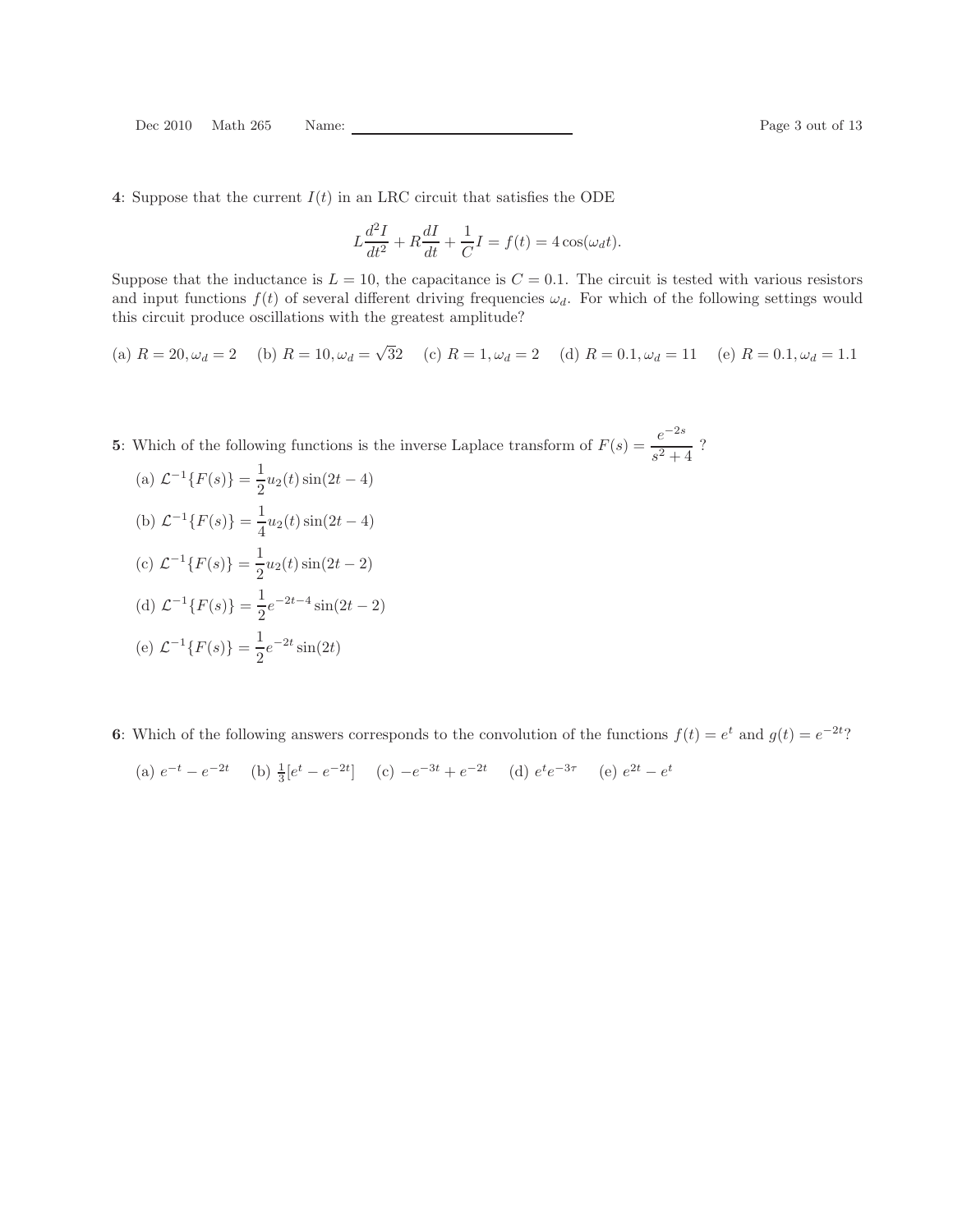**Problem 2:** Let  $\mathbf{x}(t) = \begin{bmatrix} x(t) \\ y(t) \end{bmatrix}$  $y(t)$ , and consider the following systems of equations.

- (a) Match each system with a corresponding phase plane diagram (circle 1 correct response: a,b,c,d, or None).
- (b) For those cases that matched, draw a few arrows directly on the diagrams to indicate the direction of increasing time along the solution curves in the xy plane. (Hint: you do not need to solve the ODEs fully to figure out those directions.)

| $\frac{d\mathbf{x}}{dt} = \begin{bmatrix} -1 & 2 \\ 0 & 1 \end{bmatrix} \mathbf{x}$  |  |  | a b c d None                                                                        |
|--------------------------------------------------------------------------------------|--|--|-------------------------------------------------------------------------------------|
| $\frac{d\mathbf{x}}{dt} = \begin{bmatrix} -1 & 2 \\ -2 & 1 \end{bmatrix} \mathbf{x}$ |  |  | $\mathbf{a}$ b $\mathbf{c}$ d None                                                  |
| $\frac{d\mathbf{x}}{dt} = \begin{bmatrix} 2 & 1 \\ -1 & 2 \end{bmatrix} \mathbf{x}$  |  |  | a b c d None                                                                        |
| $\frac{d\mathbf{x}}{dt} = \begin{bmatrix} 10 & 2 \\ -8 & 2 \end{bmatrix} \mathbf{x}$ |  |  | a b c d None                                                                        |
| $\frac{d\mathbf{x}}{dt} = \begin{bmatrix} -3 & 0 \\ 0 & -3 \end{bmatrix} \mathbf{x}$ |  |  | $\mathbf{a} \quad \mathbf{b} \quad \mathbf{c} \quad \mathbf{d} \quad \mathbf{None}$ |



Figure 1: Phase plane plots for Problem 2. (x is the horizontal axis, y the vertical axis in each case)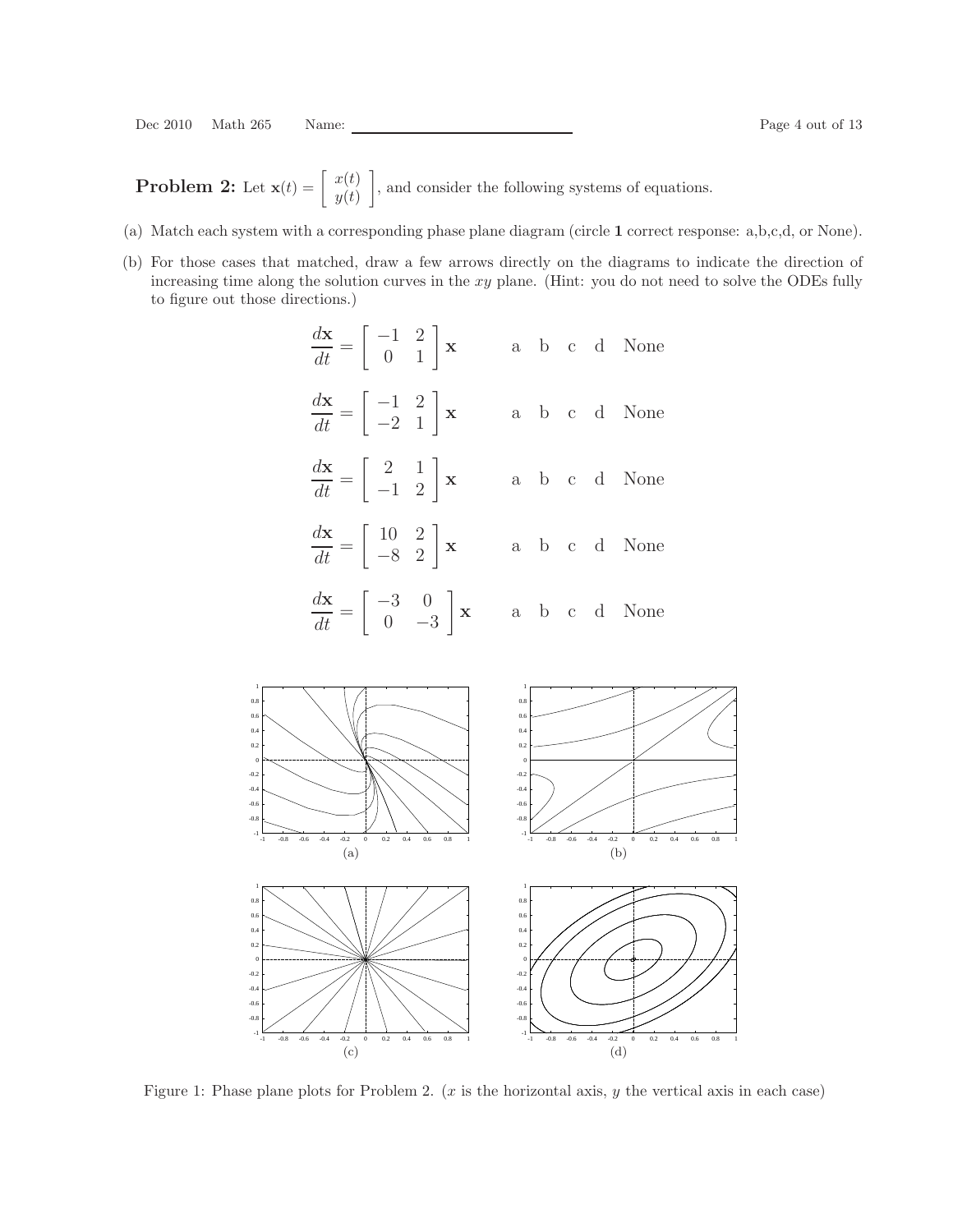Problem 3: Solve the following initial value problem:

$$
\frac{dy}{dx} + xy = x, \quad y(0) = 2
$$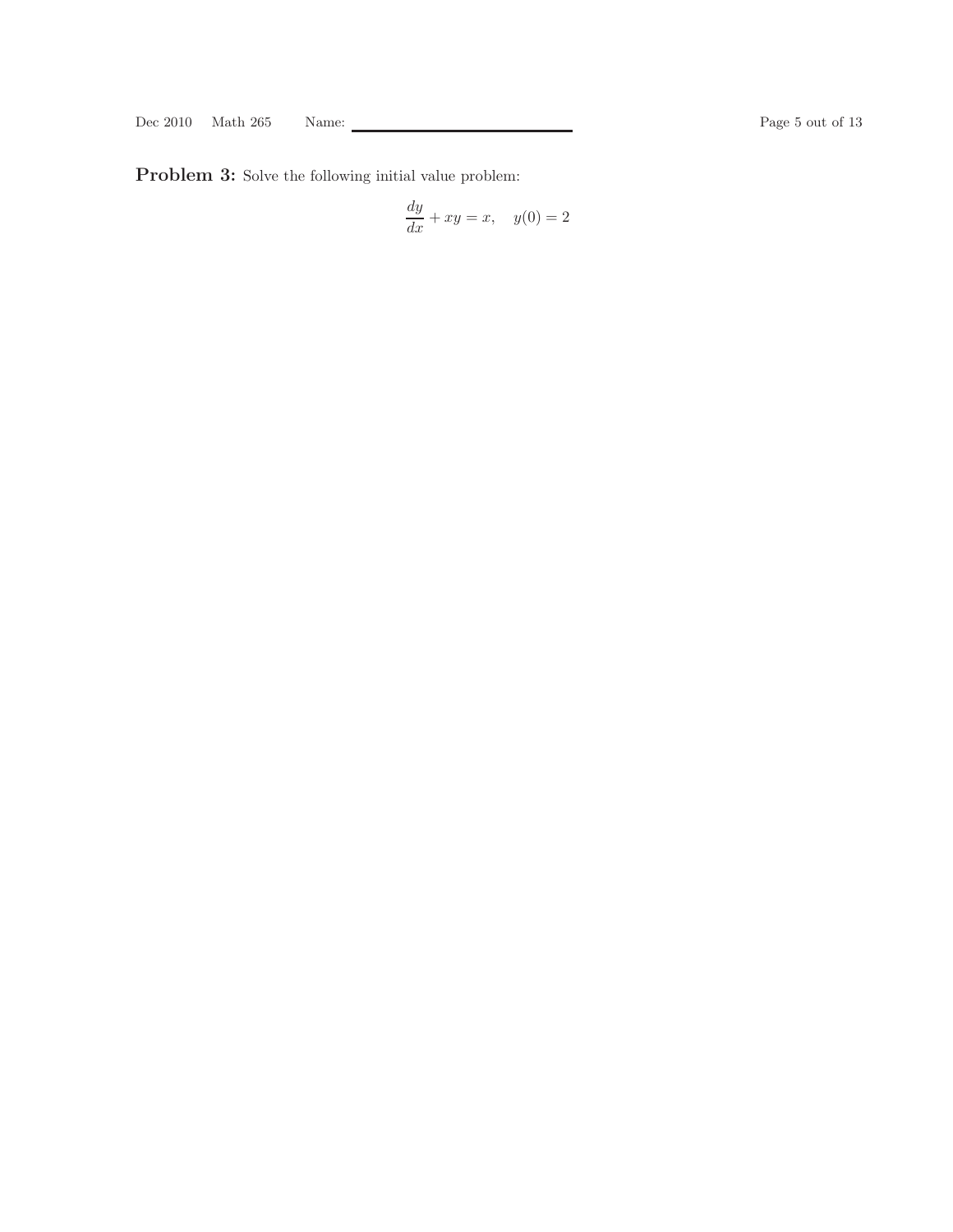Problem 4: Use the method of undetermined coefficients to solve the initial value problem

$$
y'' - 6y' + 10y = 6\sin(2t), \quad y(0) = \frac{2}{5}, y'(0) = 0
$$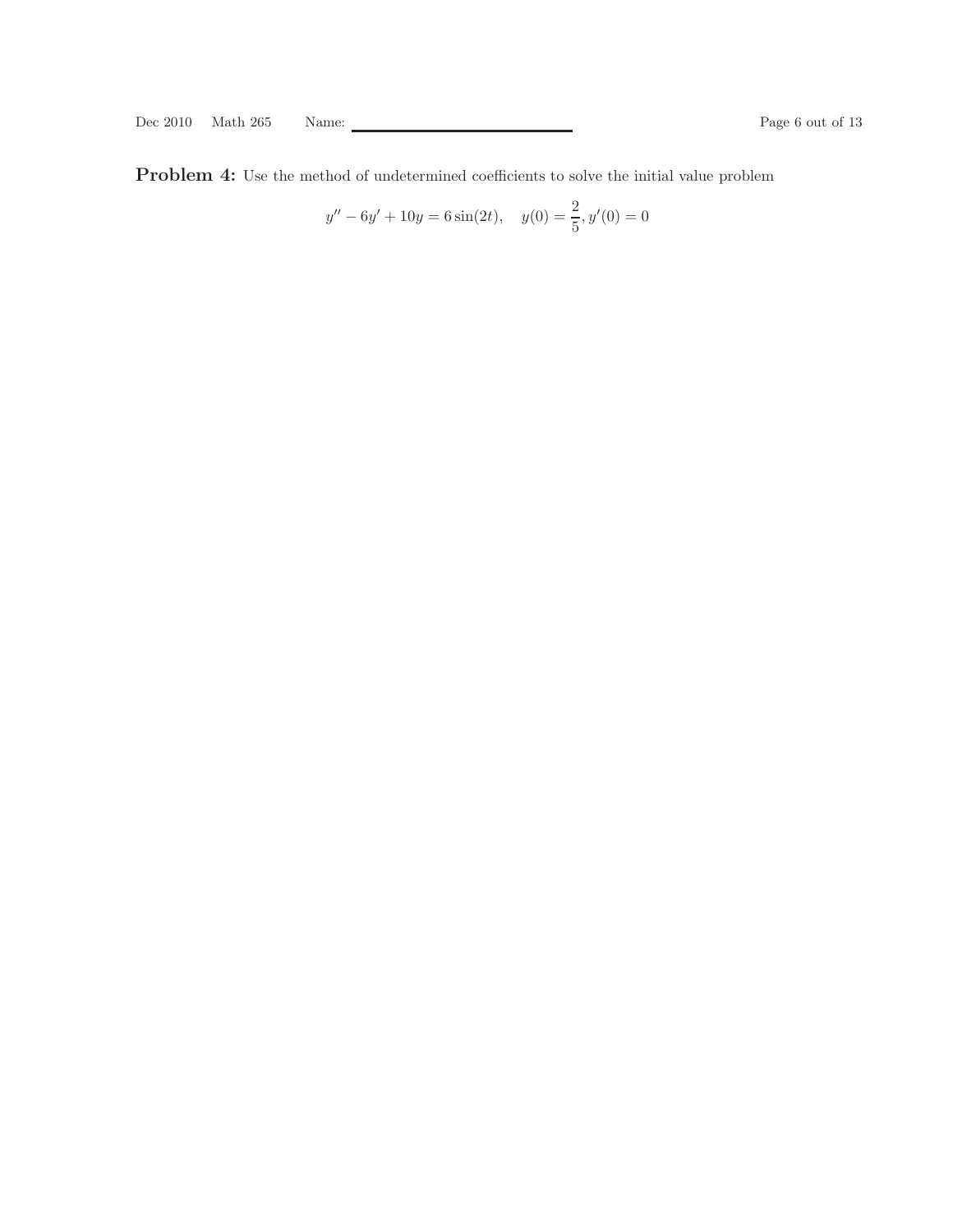Dec 2010 Math 265 Name: Page 7 out of 13

Extra space (if needed)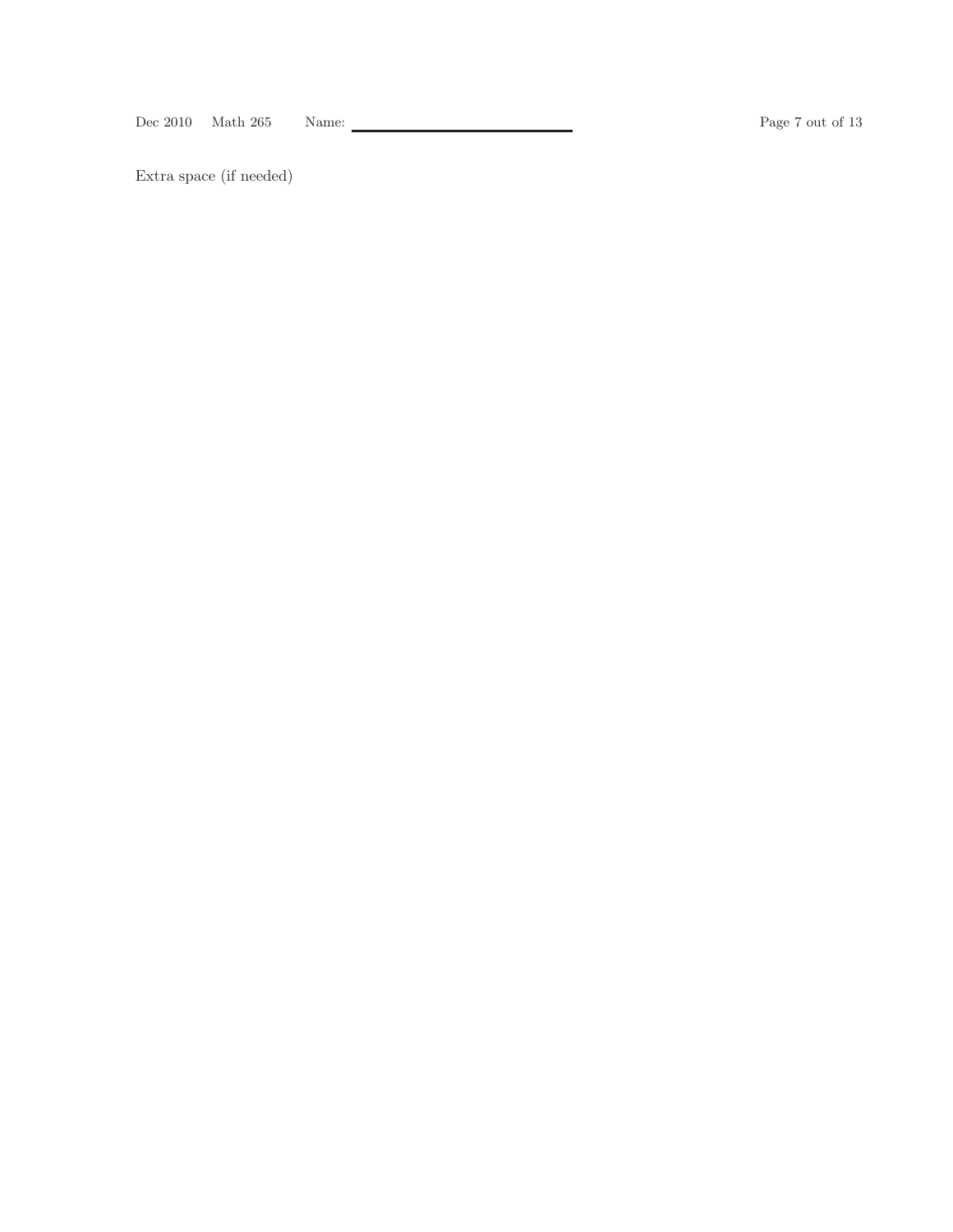Dec 2010 Math 265 Name: Page 8 out of 13

# Problem 5:

(a) Solve the initial value problem  $y'' - 3y' + 2y = \delta(t - 1)$ ,  $y(0) = 1$ ,  $y'(0) = 1$ . (b) What is the value of y at time  $t = 2$ ?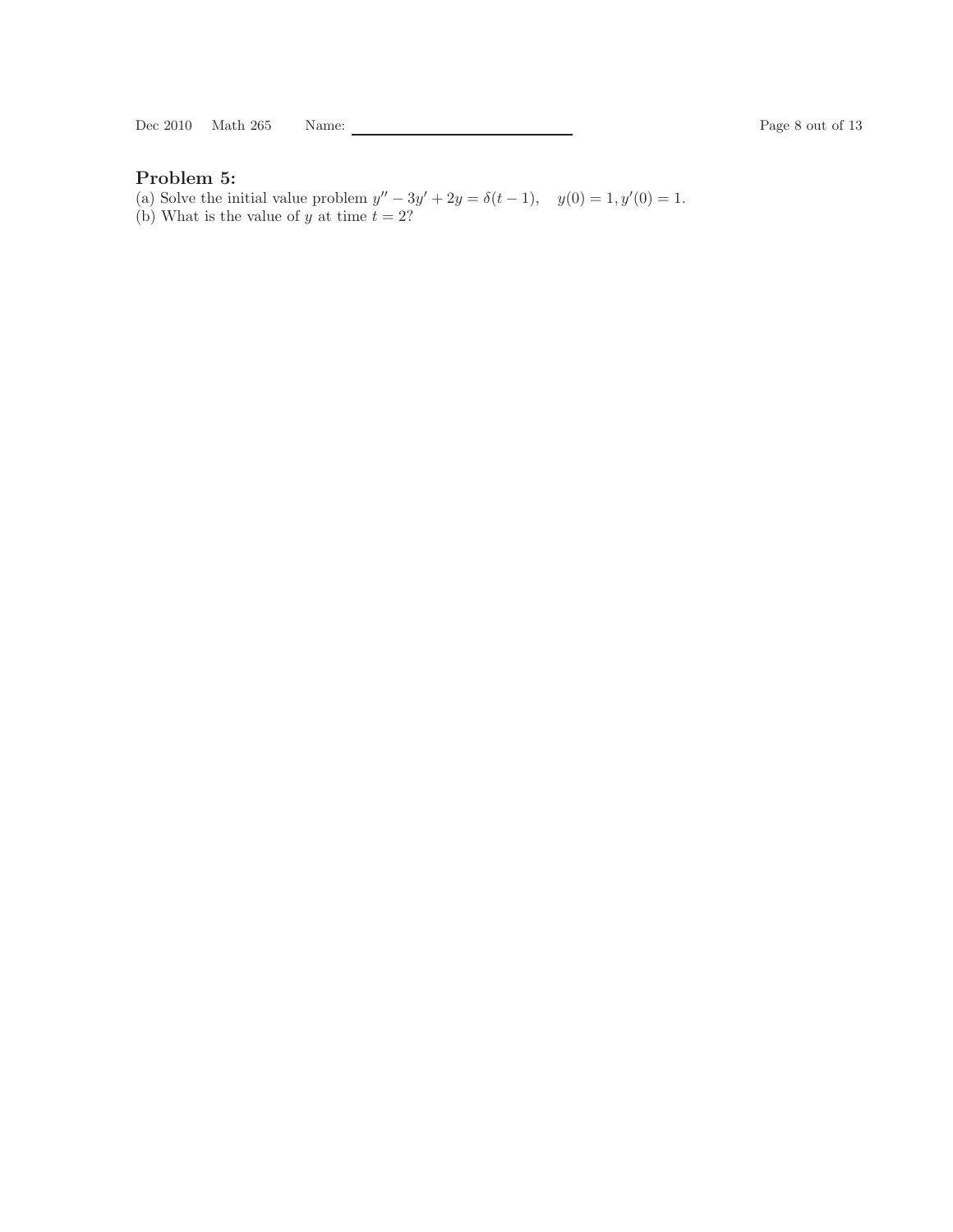Dec 2010 Math 265 Name: Page 9 out of 13

Extra space (if needed)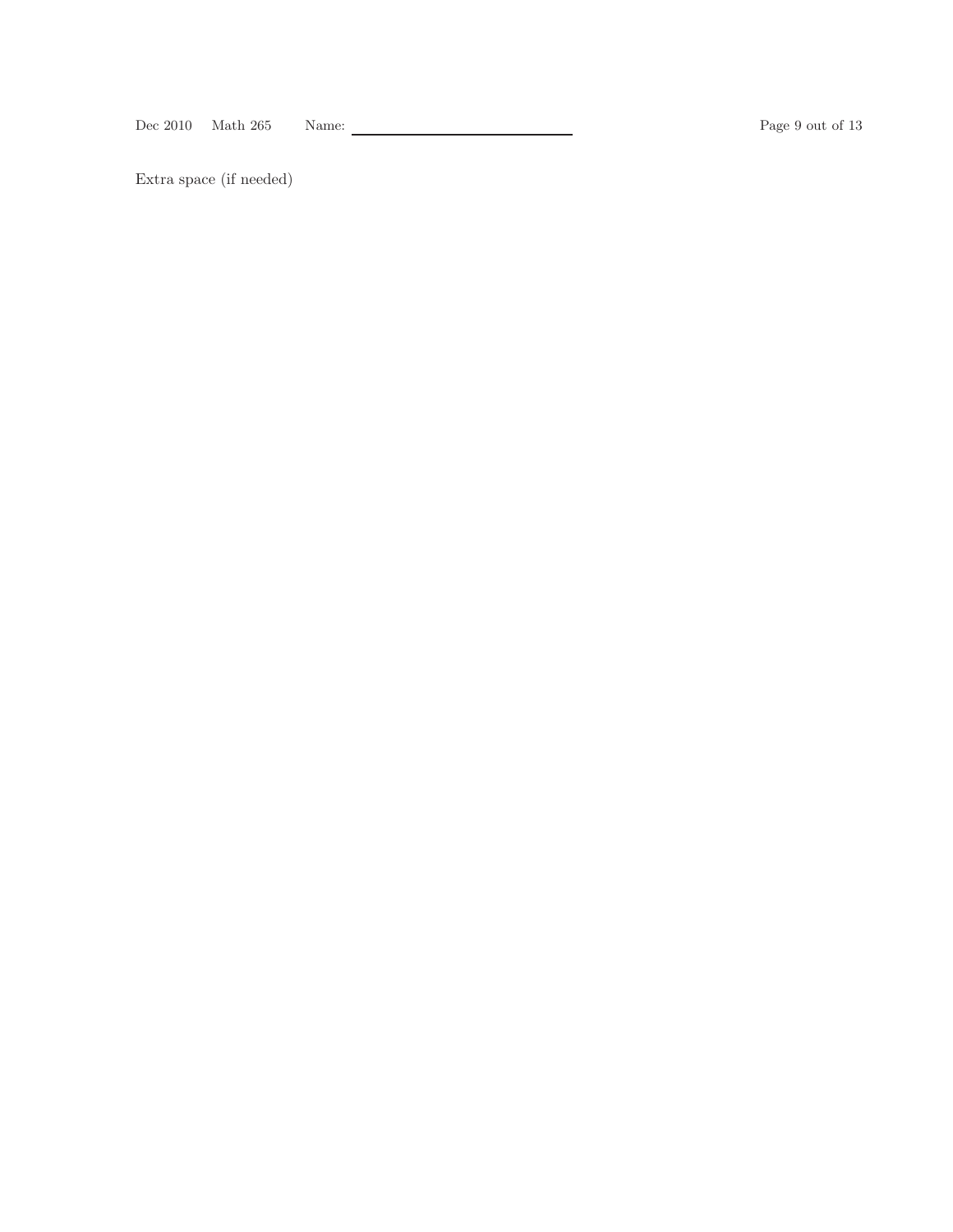Dec 2010 Math 265 Name: Page 10 out of 13

# Problem 6:

Solve the system of first order ODEs given below:

$$
\frac{d\mathbf{x}}{dt} = \begin{bmatrix} -1 & -2 \\ 1 & -4 \end{bmatrix} \mathbf{x}, \text{ with } \mathbf{x}(0) = \begin{bmatrix} -1 \\ 0 \end{bmatrix}
$$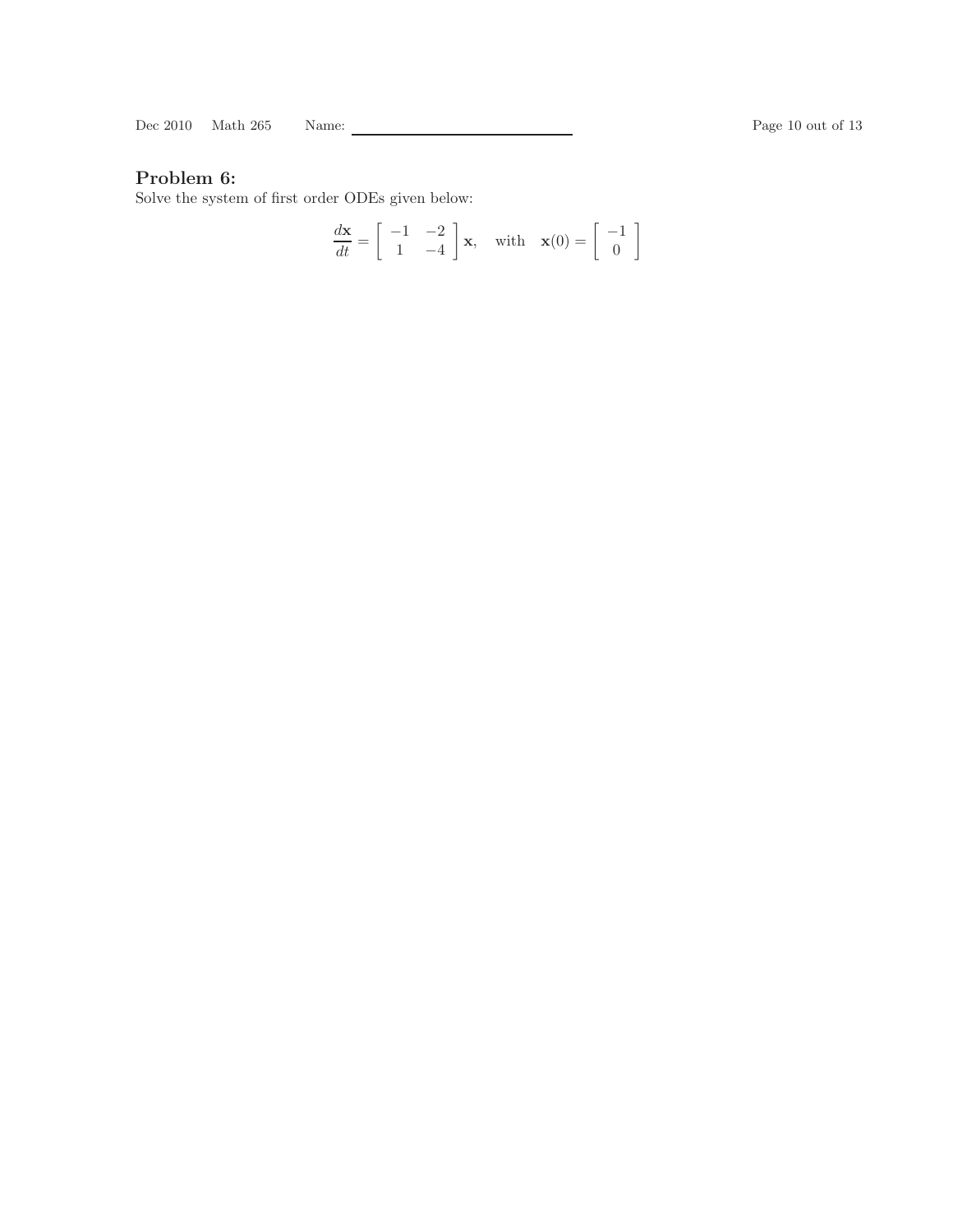**Problem 7:** For a holiday dinner, a large roast is to be cooked. At time  $t = 0$ , the roast is taken out of the refrigerator, and its initial temperature is  $T(0) = 0$ ° Celsius. It is left at room temperature  $(E_{room} = 20°$ Celsius) for 1 hour. Then it is put into an oven  $(E_{oven} = 220^{\circ}$  Celsius) for 1 hour. After this time, it is left at room temperature until dinner.

Assume that Newton's Law of Cooling is a good approximation so that the temperature of the roast  $T(t)$ at time  $t > 0$  satisfies

$$
\frac{dT}{dt} = k(E(t) - T),
$$
 where the ambient temperature is 
$$
E(t) = \begin{cases} E_{room} & 0 \le t \le 1 \\ E_{oven} & 1 < t \le 2 \\ E_{room} & 2 < t \end{cases}
$$

For simplicity, assume that  $k = 1$ . Find the temperature of the roast,  $T(t)$  for  $t > 0$ .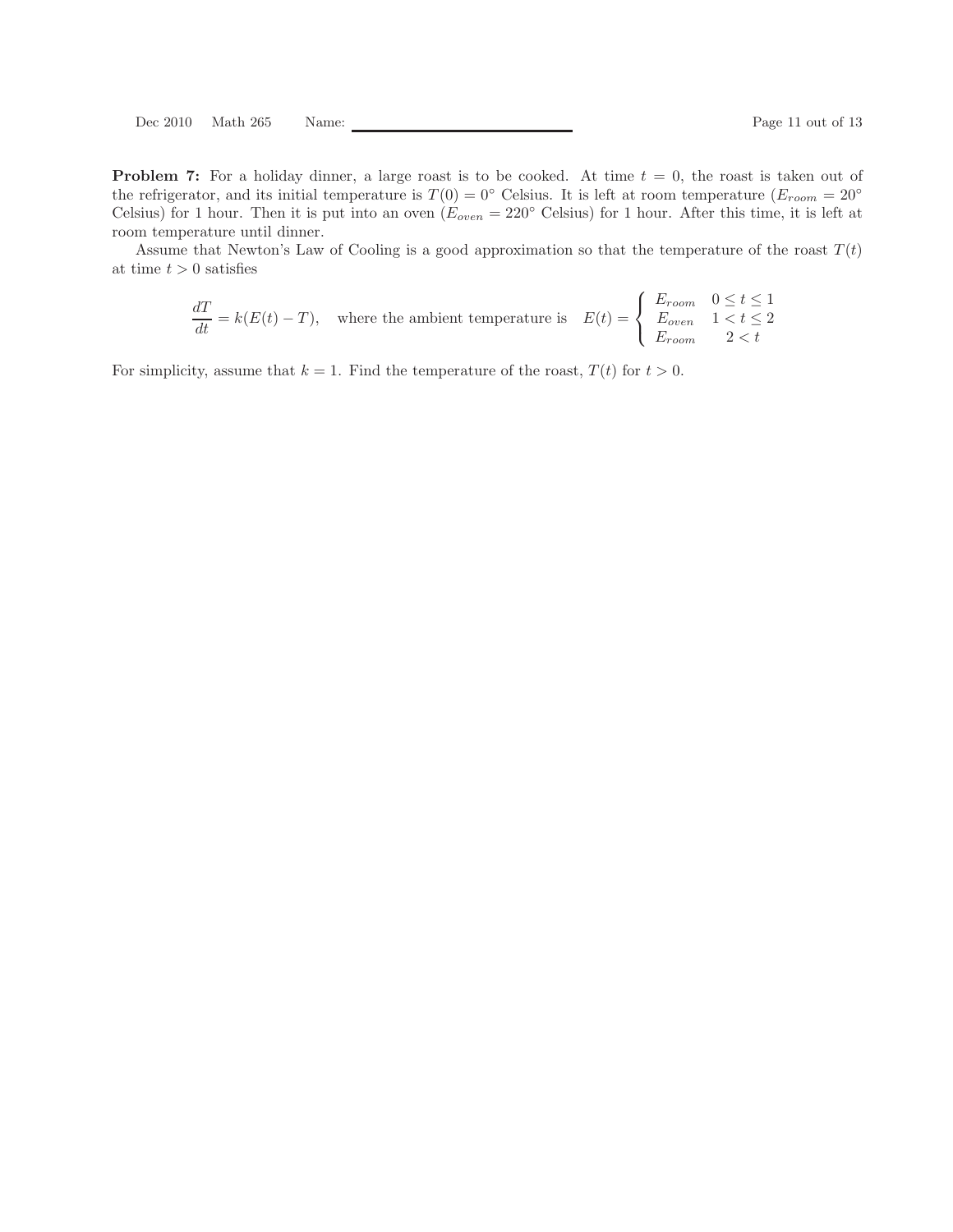Dec 2010 Math 265 Name: Page 12 out of 13

Extra space (if needed)